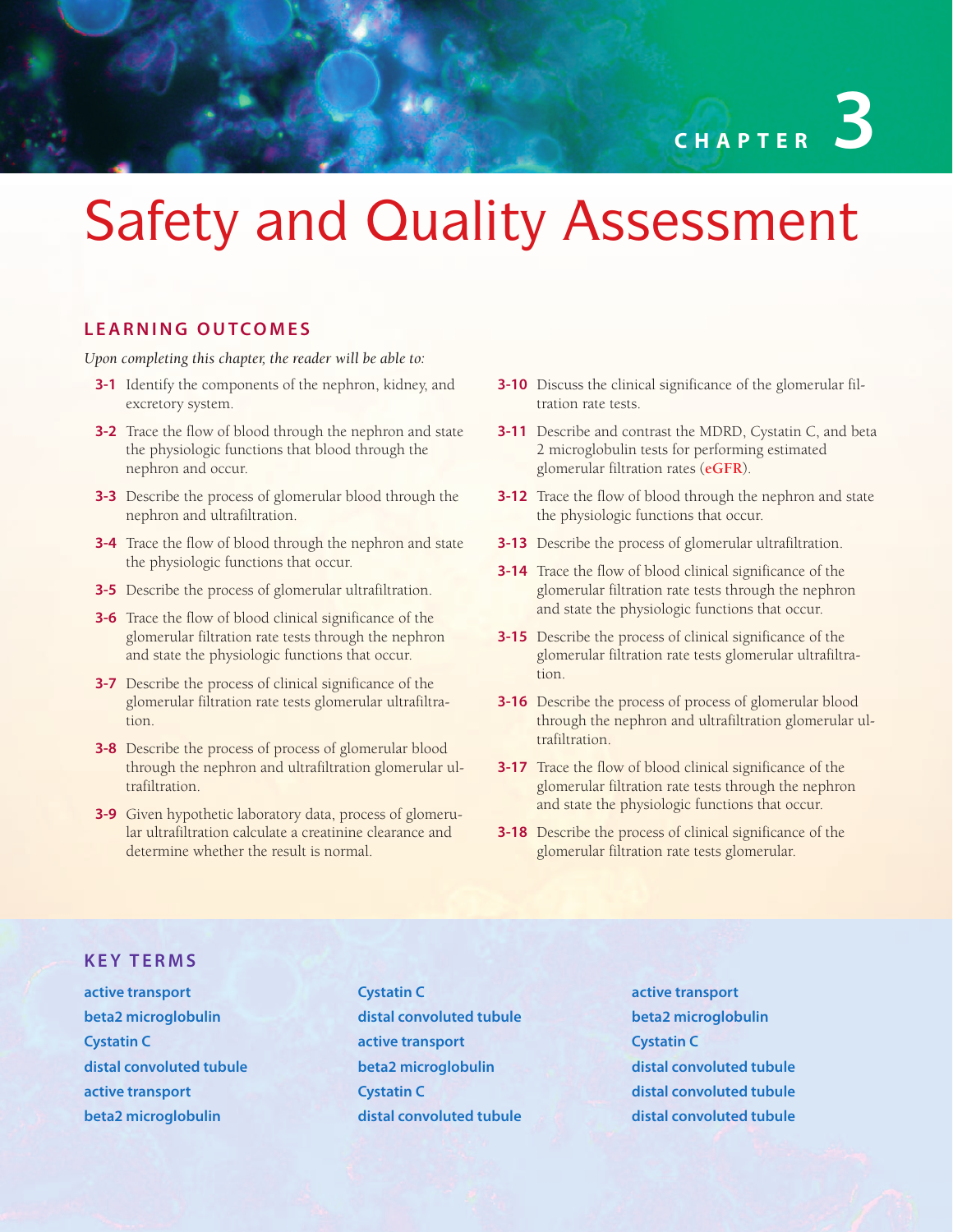Safety procedures and quality assessment are essential priorities for clinical laboratory personnel. Safety policies and procedures are continually being developed to protect healthcare workers and to maintain a safe environment for both employees and patients, and to prevent the spread of disease. Quality assessment (**QA**) includes procedures for the monitoring and evaluation of patient care services and the resolving of identified problems. Clinical laboratory personnel must understand their role in both the safety and quality assessment of laboratory testing and recognize the effect that both have on patient diagnosis, treatment, and well-being.

# **SAFETY**

# **Physiology**



The large intestine is capable of absorbing approximately 3000 mL of water. When the amount of water reaching the large intestine exceeds this amount, it is excreted with the solid fecal material, producing

**diarrhea**. **Constipation**, on the other hand, provides time for additional water to be reabsorbed from the fecal material, producing small, hard **stools**.

## **Diarrhea**

Diarrhea is defined as an increase in daily stool weight above 200 g, increased liquidity of stools, and frequency of more than three times per day. Diarrhea classification can be based on four factors: illness duration, mechanism, severity, and stool characteristics. Diarrhea lasting less than 4 weeks is defined as acute.

#### *Secretory Diarrhea*

**Secretory diarrhea** is caused by increased secretion of water. Bacterial, viral, and protozoan infections produce increased secretion of water and electrolytes, which override the reabsorptive ability of the large intestine, leading to secretory diarrhea. Enterotoxin-producing organisms such as *Escherichia coli, Clostridium, Vibrio cholerae, Salmonella, Shigella, Staphylococcus, Campylobacter,* protozoa, and parasites such as *Cryptosporidium* can stimulate these secretions.

#### **Creatinine Clearance**

Creatinine, a waste product of muscle metabolism (produced enzymatically by creatine phosphokinase from creatine which links with ATP to produce ADP and energy) that is normally found at a relatively constant level in the blood, provides the laboratory with an endogenous procedure for evaluating glomerular function. The use of creatinine has several disadvantages and careful consideration should be given to them. They are as follows:

The original screening tests for occult blood are based on detecting the pseudoperoxidase activity of hemoglobin. This is the same principle as the reagent strip test for urinary blood,

but uses a different indicator chromogen. The reaction uses the pseudoperoxidase activity of hemoglobin reacting with hydrogen peroxide to oxidize a colorless compound to a colored compound:

#### $\Omega$ Hemoglobin  $\rightarrow$  H2O2  $\rightarrow$  Guaiac  $\rightarrow$  Oxidized guaiac  $+$  H<sub>2</sub>O (Blue color)

The fat content is reported as grams of fat or the coefficient of fat retention per 24 hours. Normal values based on a 100 g/d intake are 1 to 6 g/d or a coefficient of fat retention of at least 95%. The coefficient of fat retention is calculated as follows:

#### (dietary fat – fecal fat)  $\times$  100 (dietary fat)

Once the infectious agent has left the reservoir it must have a way to reach a susceptible host. Means of transmission include:

- **Direct contact:** the unprotected host touches the patient, specimen, or a contaminated object (reservoir)
- **Airborne:** inhalation of dried aerosol particles circulating on air currents or attached to dust particles
- **Droplet:** the host inhales material from the reservoir (e.g. *aerosol* droplets from a patient or an uncapped centrifuge tube, or when specimens are aliquoted or spilled)
- **Vehicle:** ingestion of a contaminated substance (e.g., food, water, specimen)
- **Vector:** from an animal or insect bite

Standard Precautions are as follows:

- 1. **Hand Hygiene:** Hand hygiene includes both hand washing and the use of alcohol-based antiseptic cleansers. Sanitize hands after touching blood, body fluids, secretions, excretions, and contaminated items, whether or not gloves are worn. Sanitize hands immediately after gloves are removed, between patient contacts, and when otherwise indicated to avoid transfer of microorganisms to other patients or environments. Sanitizing hands may be necessary between tasks and procedures on the same patient to prevent cross-contamination of different body sites.
- 2. **Gloves:** Wear gloves (clean, nonsterile gloves are adequate) when touching blood, body fluids, secretions, excretions, and contaminated items. Put on gloves just before touching mucous membranes and nonintact skin. Change gloves between tasks and procedures on the same patient after contact with material that may contain a high concentration of microorganisms. Remove gloves promptly after use, before touching noncontaminated items and environmental surfaces, and between patients. Always sanitize your hands immediately after glove removal to avoid transfer of microorganisms to other patients or environments.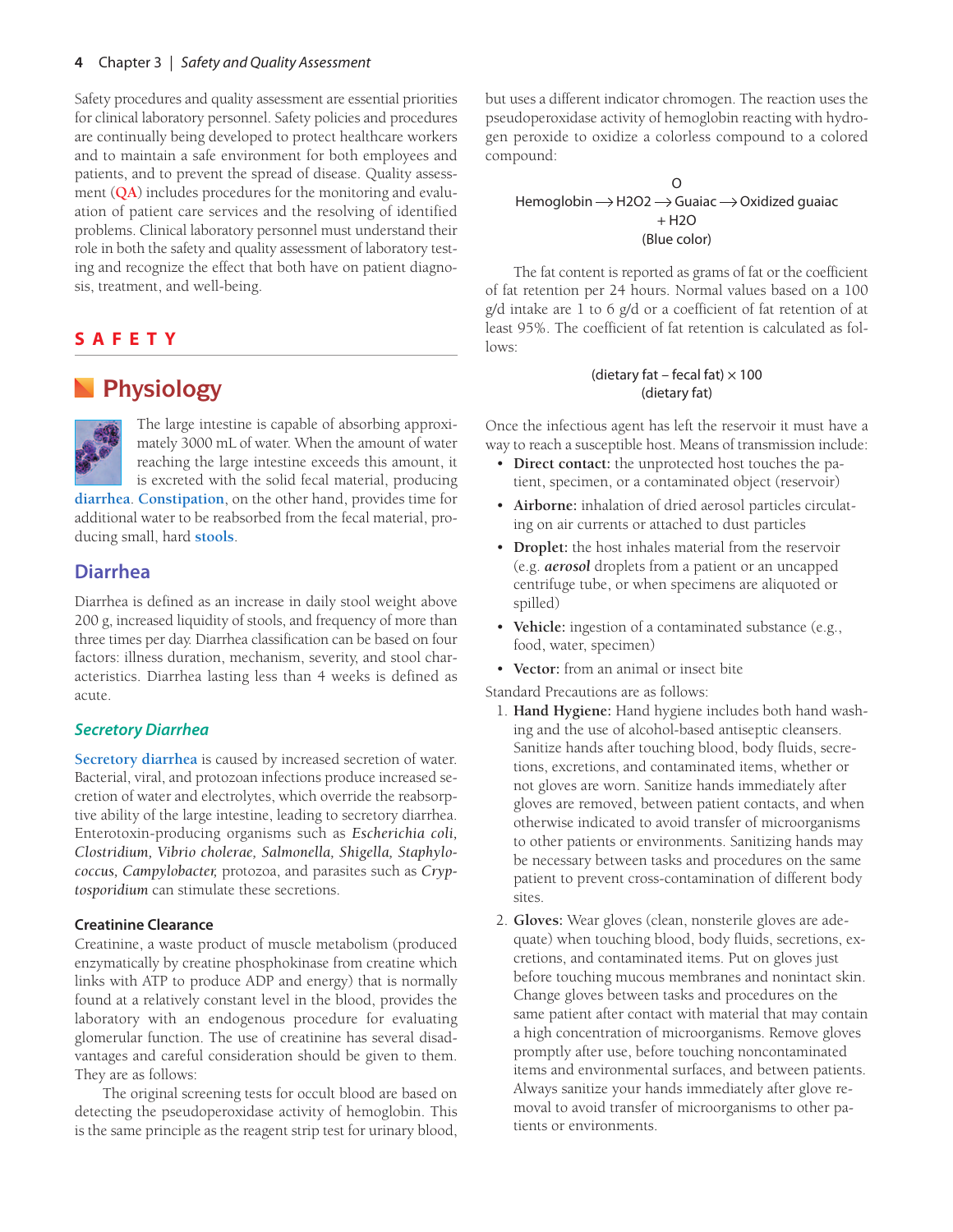3. **Mouth, nose, and eye protection:** Wear a mask and eye protection or a face shield to protect mucous membranes of the eyes, nose, and mouth during procedures and patient care activities that are likely to generate splashes or sprays of blood, body fluids, secretions, or excretions. A specially fitted respirator (**N95**) must be used during patient care activities related to suspected mycobacterium exposure.

OSHA also requires all facilities that use hazardous chemicals to have a written *chemical hygiene plan* **(CHP)** available to employees.13 The purpose of the plan is to detail the following:

# **Fire/Explosive Hazards**

The Joint Commission (**JC**) requires that all health-care institutions post evacuation routes and detailed plans to follow in the event of a fire. Laboratory personnel should be familiar with these procedures. When a fire is discovered, all employees are expected to take the actions in the acronym RACE:

**R**escue—rescue anyone in immediate danger

**A**larm—activate the institutional fire alarm system

**C**ontain—close all doors to potentially affected areas

**E**xtinguish/Evacuate—attempt to extinguish the fire, if possible or evacuate, closing the door



**Figure 14–1** Fluid regulation in the gastrointestinal tract. (Adapted from the Department of Pathology, Methodist Hospital, Omaha, Nebr., with permission.)

The fat content is reported as grams of fat or the coefficient of fat retention per 24 hours. Normal values based on a 100 g/d intake are 1 to 6 g/d or a coefficient of fat of at least 95%. The coefficient of fat retention is calculated as follows:

| Table 14-1                       | <b>Common Fecal Tests for Diarrhea</b> |                         |
|----------------------------------|----------------------------------------|-------------------------|
| <b>Secretory</b>                 |                                        | Osmotic                 |
| Stool cultures                   |                                        | Microscopic fecal fats  |
| Ova and parasite<br>examinations |                                        | Muscle fiber detection  |
| Rotavirus immunoassay            |                                        | Qualitative fecal fats  |
| Fecal leukocytes                 |                                        | Trypsin screening       |
|                                  |                                        | Microscopic fecal fats  |
|                                  |                                        | Muscle fiber detection  |
|                                  |                                        | Quantitative fecal fats |
|                                  |                                        | Clinitest               |
|                                  |                                        | D-Xylose tolerance test |
|                                  |                                        | Lactose tolerance test  |
|                                  |                                        | Fecal electrolytes      |
|                                  |                                        | Stool pH                |
|                                  |                                        | Fecal osmolality        |

From Schweitzer, SC, Schumann, JL, and Schumann, GB: Quality assurance guidelines for the urinalysis laboratory. Journal of Medical Technology 3(11): 568, 1986, with permission.

## **SUMMARY 3-3 Structure Function**

#### **Seminiferous Tubules**

Seminiferous tubules of testes Spermatogenesis EpididymisSperm maturation Ductus deferens Propel sperm to ejaculatory ducts Seminal vesicles Provide

Nutrients for sperm and fluid Prostate gland Provide enzymes and proteins for coagulation and liquefaction Bulbourethral glands Add alkaline mucus to neutralize prostatic acid and vaginal acidity

#### References

- 1. Singh, A, Gull, H, and Singh, R: Clinical significance of rapid (accelerated) gastric emptying. Clin Nucl Med 28(8)
- 2. Ukleja, A: Dumping syndrome: Pathophysiology and treatment. Nutr Clin Pract 20(5):517-525, 2005.
- 3. Koepke, JA: Tips from the clinical experts. MLO, p. 15, 1995.
- 4. Bradley, GM: Fecal analysis: Much more than an unpleasant necessity. Diagn Med 3(2):64-75, 1980.
- 5. Novak, R, et al: How useful are fecal neutrophil determinations? Lab Med 26(11):433, 1995.

#### Additional Information Sources

HYPERLINK "http://" ARKRAY Inc., Kyoto, Japan: HYPERLINK "http://www.arkrayusa.com" http://www.arkrayusa.com

Iris Diagnostics, Chatsworth, CA: www.irisdiagnostics.com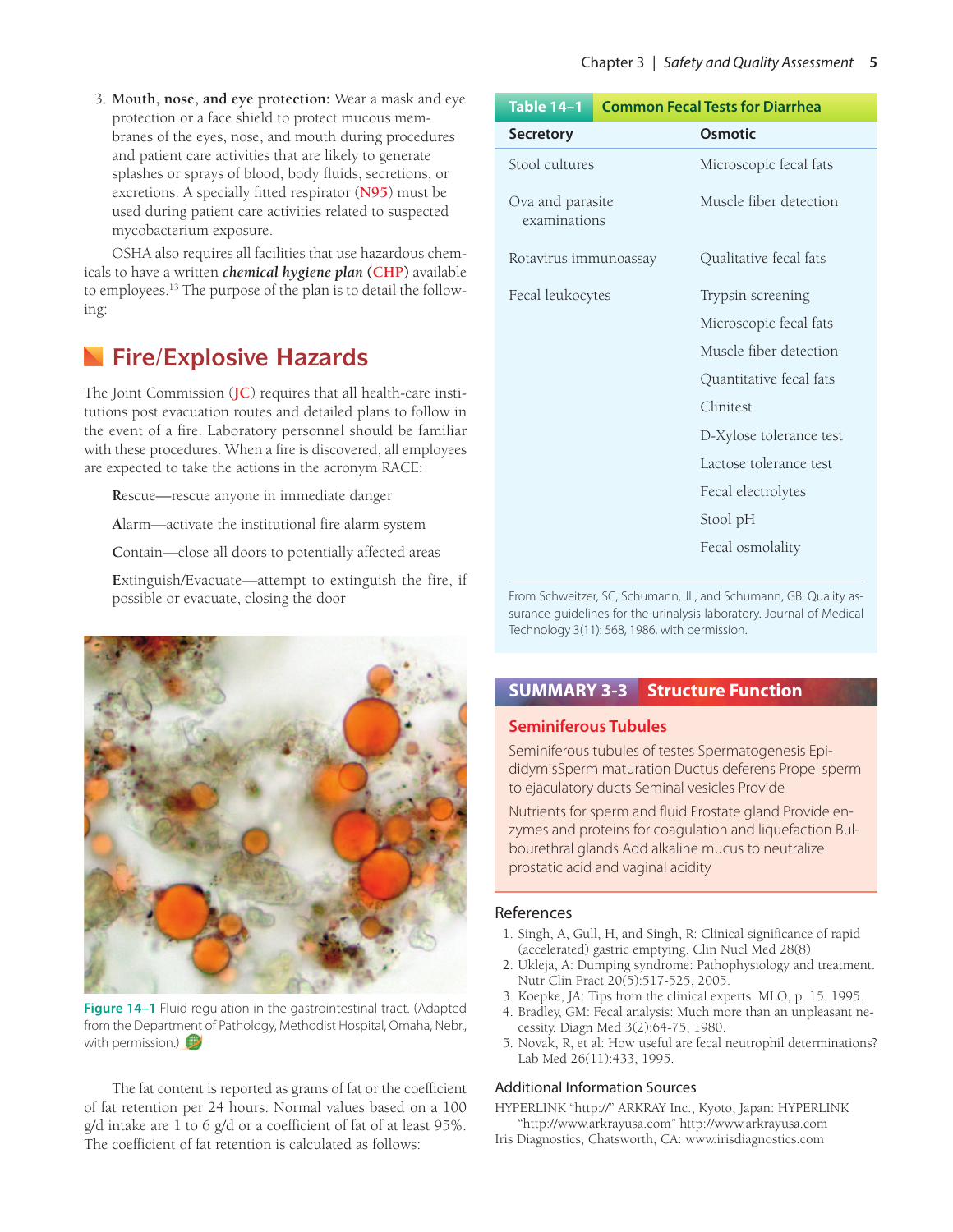#### **6** Chapter 3 | Safety and Quality Assessment

Roche Diagnostics, Indianapolis, IN: HYPERLINK "http://www.roche.com" www.roche.com/products Siemens Healthcare Diagnostics Inc. Deerfield, IL: http://www.usa.siemens.com/diagnostics Sysmex America, Inc. Mundelein, IL: www.sysmex.com/usa "http://www.roche.com" www.roche.com/products Siemens Healthcare Diagnostics Inc. Deerfield, IL: http://www.usa.siemens.com/diagnostics

Sysmex America, Inc. Mundelein, IL: www.sysmex.com/usa Siemens Healthcare Diagnostics Inc. Deerfield, IL: http://www.usa.siemens.com/diagnostics



# **Study Questions**

- **1.** In what part of the digestive tract do pancreatic enzymes and bile salts contribute to digestion?
	- A. Large intestine
	- B. Liver
	- C. Small intestine
	- D. Stomach
- **2.** Which of the following tests differentiates a malabsorption cause from a maldigestion cause in steatorrhea?
	- A. APT test
	- B. D-Xylose test
	- C. Lactose tolerance test
	- D. Occult blood test
- **4.** Match the following crystals seen in alkaline urine with their description/identifying characteristics:
	- \_\_\_\_ Triple phosphate 1. Yellow granules
	- \_\_\_\_ Amorphous phosphate 2. Thin prisms
	- \_\_\_\_ Calcium phosphate 3. "Coffin lids"
	-
	- \_\_\_\_ Calcium carbonate 5. White precipitate
- **5.** Thorny apple
- **6.** Which of the following tests differentiates a malabsorption cause from a maldigestion cause in steatorrhea?
- **7.** In what part of the digestive tract do pancreatic enzymes and bile salts contribute to digestion?

# **Case Studies and Clinical Situations**

- **1.** Microscopic screening of a stool from a patient exhibiting prolonged diarrhea shows increased fecal neutrophils and normal qualitative fecal fats and meat fibers.
	- a. What type of diarrhea do these results suggest?
	- b. Name an additional test that could provide more diagnostic information.
	- c. Name one probable result for this test and one improbable result.
	- d. If the test for fecal neutrophils was negative and the fecal fat concentration increased, what type of diarrhea is suggested?
- **2.** An 85-year-old woman with diabetes and a broken hip has been confined to bed for the past 3 months. Results of an ancillary blood glucose test are 250 mg/dL, and her physician orders additional blood tests and a routine urinalysis. The urinalysis report is as follows:

| COLOR: Pale yellow | KETONES: Negative          |
|--------------------|----------------------------|
| CLARITY: Hazy      | BLOOD: Moderate            |
| SP. GRAVITY: 1.020 | <b>BILIRUBIN: Negative</b> |
| pH: 5.5            | UROBILINOGEN: Normal       |
| PROTEIN: Trace     | NITRITE: Negative          |
|                    |                            |

#### *Microscopic:*

20 to 25 WBCs/hpf Many yeast cells and hyphae

- a. Why are yeast infections common in patients with diabetes mellitus?
- b. With a blood glucose level of 250 mg/dL, should glucose be present in the urine? Why or why not?
- c. Is there a discrepancy between the negative nitrite and the positive leukocyte esterase results? Explain your answer.
- d. What is the major discrepancy between the chemical and microscopic results?
- e. What is the major discrepancy between the chemical and microscopic results?
- f. Considering the patient's history, what is the most probable cause for the discrepancy?
- **3.** A prisoner sentenced to 10 years for selling illegal drugs develops jaundice, lethargy, and hepatomegaly. A test for hepatitis B surface antigen is positive, and the patient is placed in the prison infirmary.
- **4.** Microscopic screening of a stool from a patient exhibiting prolonged diarrheaameat fibers.
- 
- 
- \_\_\_\_ Ammonium biurate 4. Dumbbell shape
	-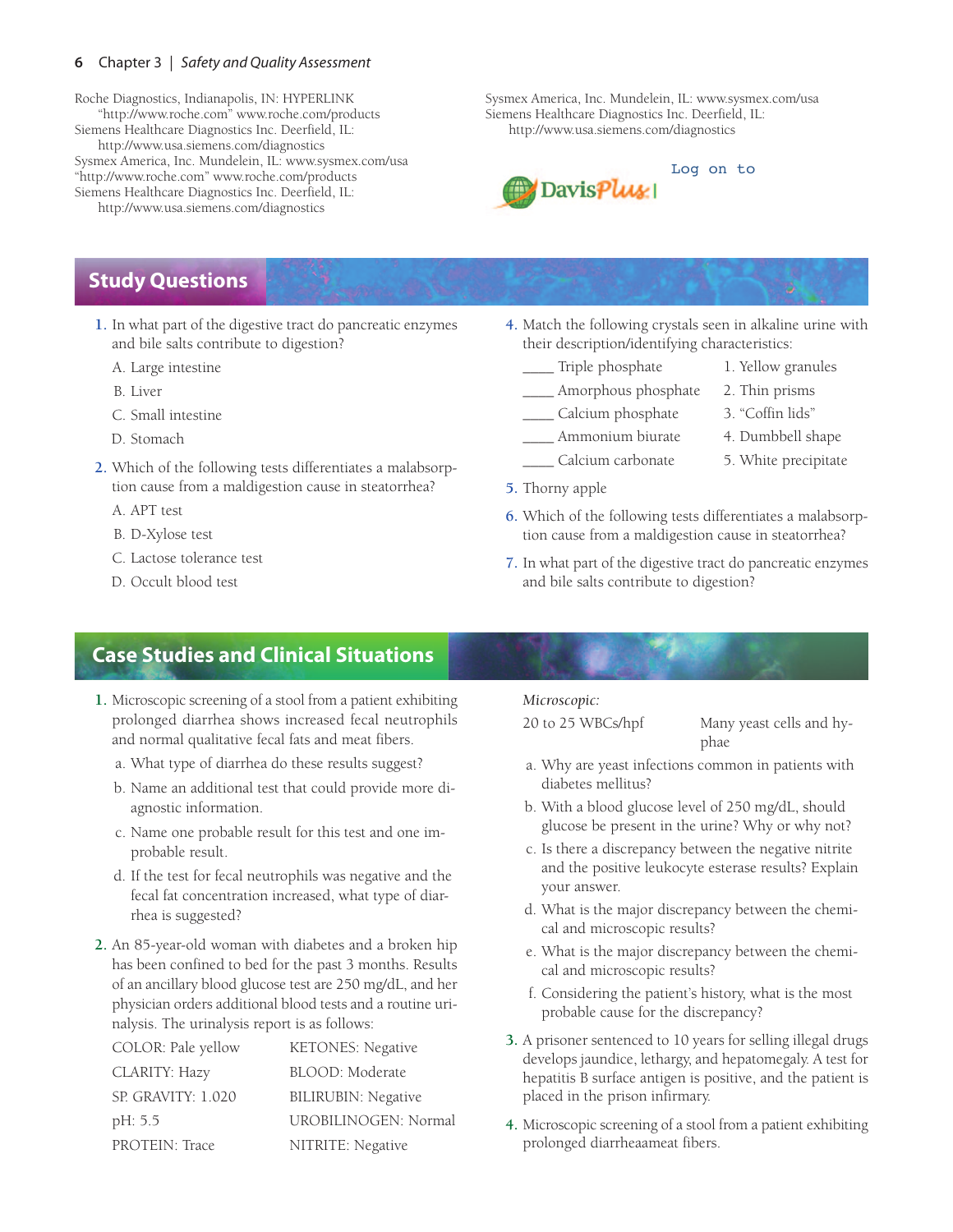#### **HISTORICAL NOTE**

# Sulfosalicylic Acid Precipitation Test

The urinometer consists of a weighted float attached to a scale that has been calibrated in terms of urine specific gravity. The weighted float displaces a volume of liquid equal to its weight and has been designed to sink to a level of 1.000 in distilled water. The additional mass provided by the dissolved substances in urine causes the float to displace a volume of urine smaller than that of distilled water. The level to which the urinometer sinks, as shown in the figure, represents the specimen's mass or specific gravity.



**Figure 4–1** Fluid regulation in the gastrointestinal tract. (Adapted from the Department of Pathology, Methodist Hospital, Omaha, Nebr., with permission.)

Urinometry is less accurate than the other methods currently available and is not recommended by the Clinical and Laboratory Standards Institute (**CLSI**).

The sulfosalicylic acid (**SSA**) test is a cold precipitation test that reacts equally with all forms of protein. Various concentrations and amounts of SSA can be used to precipitate protein, and methods vary greatly among laboratories. All precipitation tests must be performed on centrifuged specimens to remove any extraneous contamination. Based on the protocol of the laboratory, an SSA test may be performed in certain situations.<sup>5</sup>

#### Watson-Schwartz Differentiation Test

The classic test for differentiating between urobilinogen, porphobilinogen, and Ehrlich-reactive compounds is the Watson-Schwartz test. The test is performed as follows:

| Tube 1          | Tube 2       |
|-----------------|--------------|
| 2 mL urine      | 2 mL urine   |
| 2 mL chloroform | 2 mL butanol |

4 mL sodium acetate 4 mL sodium acetate

The addition of chloroform to Tube 1 results in the extraction of urobilinogen into the chloroform (bottom) layer, producing a colorless urine (top) layer, and a red chloroform layer on the bottom. Neither porphobilinogen nor other Ehrlich-reactive compounds are soluble in chloroform. Porphobilinogen is also not soluble in butanol; however, urobilinogen and other Ehrlich-reactive compounds are extracted into butanol. Therefore, the addition of butanol to Tube 2 produces a red (upper) butanol layer if urobilinogen or Ehrlich-reactive compounds are present and a colorless butanol layer if porphobilinogen is present. As shown in Figure 8-5.

### **PROCEDURE 3-1**

#### **Watson-Schwartz Test**

Label 2 tubes #1 and #2

| Tube 1          | Tube 2       |
|-----------------|--------------|
| 2 mL urine      | 2 mL urine   |
| 2 mL chloroform | 2 mL butanol |

4 mL sodium acetate 4 mL sodium acetate Vigorously shake both tubes.

Place in a rack for layers to settle.

Observe both tubes for red color in the layers.

#### Interpretation:

#### *Tube 1*

- Upper layer = urine; if colorless = porphobilinogen or Ehrlich-reactive compounds.
- Bottom layer = chloroform; if red = urobilinogen.
- If both layers are red re-extract the urine layer from tube 1.
- Place 2 mL of urine layer from tube 1 and 2 mL chloroform and 4 mL sodium acetate into a new tube. Repeat procedure.

Interpretation: Upper layer – urine colorless

Bottom layer – chloroform—red = excess urobilinogen

Both layers red = porphobilinogen and urobilinogen *Tube 2*

> Upper layer = butanol; If red = urobilinogen or Ehrlich-reactive compounds

Bottom layer = urine; If colorless = porphobilinogen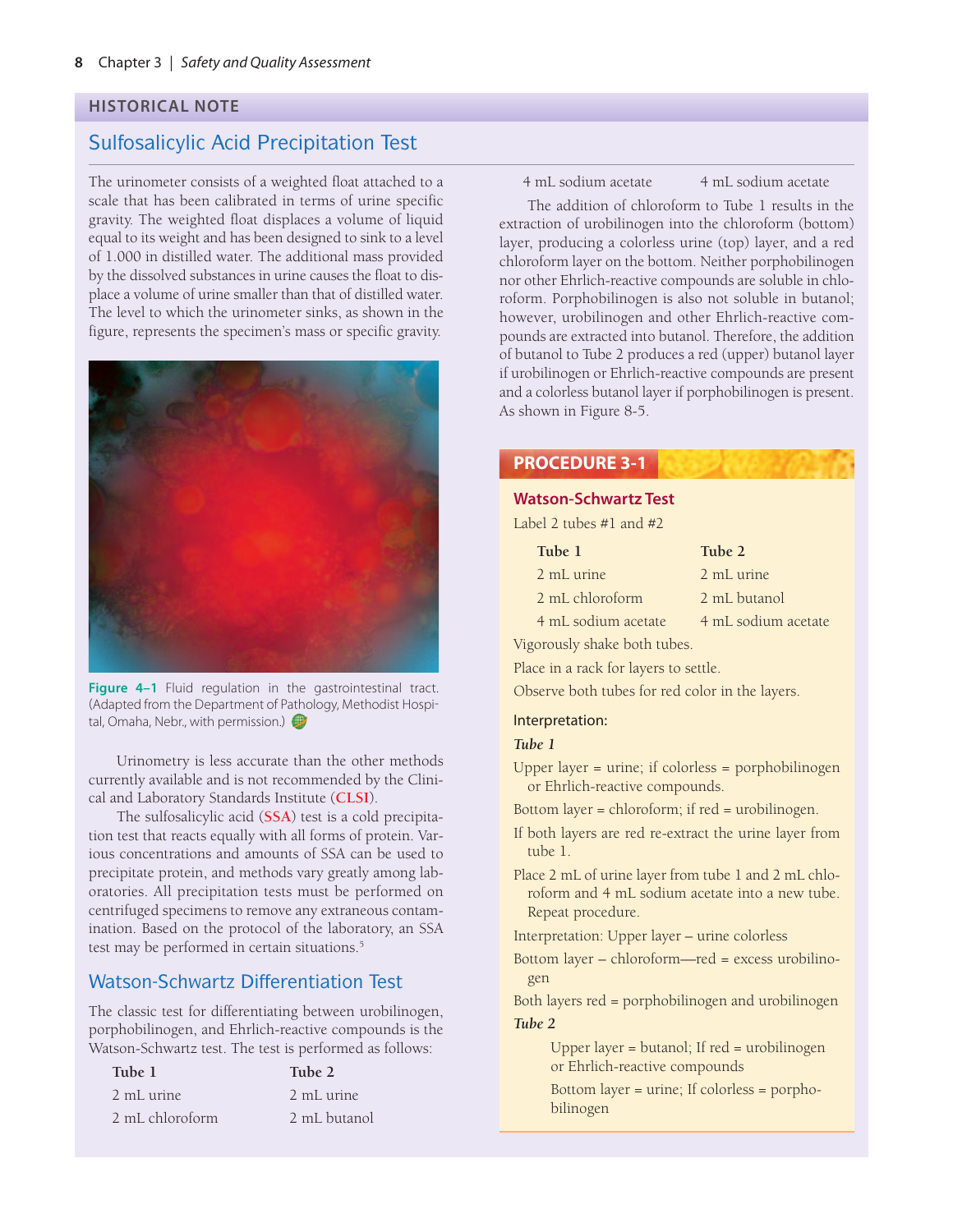#### **HISTORICAL NOTE**

#### Sulfosalicylic Acid Precipitation Test

The urinometer consists of a weighted float attached to a scale that has been calibrated in terms of urine specific gravity. The weighted float displaces a volume of liquid equal to its weight and has been designed to sink to a level of 1.000 in distilled water. The additional mass provided by the dissolved substances in urine causes the float to displace a volume of urine smaller than that of distilled water. The level to which the urinometer sinks, as shown in the figure, represents the specimen's mass or specific gravity.

Urinometry is less accurate than the other methods currently available and is not recommended by the Clinical and Laboratory Standards Institute (**CLSI**).

Chloroform and butanol, and porphobilinogen is soluble in neither. If both urobilinogen and porphobilinogen are present.

The addition of chloroform to Tube 1 results in the extraction of urobilinogen into the chloroform (bottom) layer, producing a colorless urine (top) layer, and a red chloroform layer on the bottom. Neither porphobilinogen nor other Ehrlich-reactive compounds are soluble in chloroform. Porphobilinogen is also not soluble in butanol; however, urobilinogen and other Ehrlich-reactive compounds are extracted into butanol. Therefore, the addition of butanol to Tube 2 produces a red (upper) butanol layer if urobilinogen or Ehrlich-reactive compounds are present and a colorless butanol layer if porphobilinogen is present. As shown in Figure 8-5. The addition of chloroform to Tube 1 results in the extraction of urobilinogen into the chloroform (bottom) layer, producing a colorless urine (top) layer, and a red chloroform layer on the bottom. Neither porphobilinogen nor other Ehrlich-reactive compounds are soluble in chloroform. Porphobilinogen is also not soluble in butanol; however.

The addition of chloroform to Tube 1 results in the extraction of urobilinogen into the chloroform (bottom).

| <b>Table</b>                     | <b>Reporting SSA Turbidity</b> |                        |
|----------------------------------|--------------------------------|------------------------|
| Grade                            |                                | Grade                  |
| Stool cultures                   |                                | Microscopic fecal fats |
| Ova and parasite<br>examinations |                                | Muscle fiber detection |
| Rotavirus immunoassay            |                                | Qualitative fecal fats |
| Fecal leukocytes                 |                                | Trypsin screening      |

From Schweitzer, SC, Schumann, JL, and Schumann, GB: Quality assurance guidelines for the urinalysis laboratory. Journal of Medical Technology 3(11): 568, 1986, with permission.

**TECHNICAL TIP** Process specimens for osmolality testing immediately. Specimens that are stored for hours may have a markedly increased osmolality due to the increased degradation of carbohydrates.

#### **EXAMPLE**

Calculate the urine volume (V) for a 2-hour specimen measuring 240 mL:

#### 2 hours  $\times$  60 minutes = 120 minutes 240 mL/120 minutes  $= 2$  mL/min  $V = 2$  ml /min

The plasma and urine concentrations are determined by chemical testing. The standard formula used to calculate the milliliters of plasma cleared per minute (C) is:

#### C = EMBED Equation.DSMT4

This formula is derived as follows. The milliliters of plasma cleared per minute (C) times the mg/dL of plasma creatinine (P) must equal the mg/dL of urine creatinine (U) times the urine volume in in the urine. Therefore: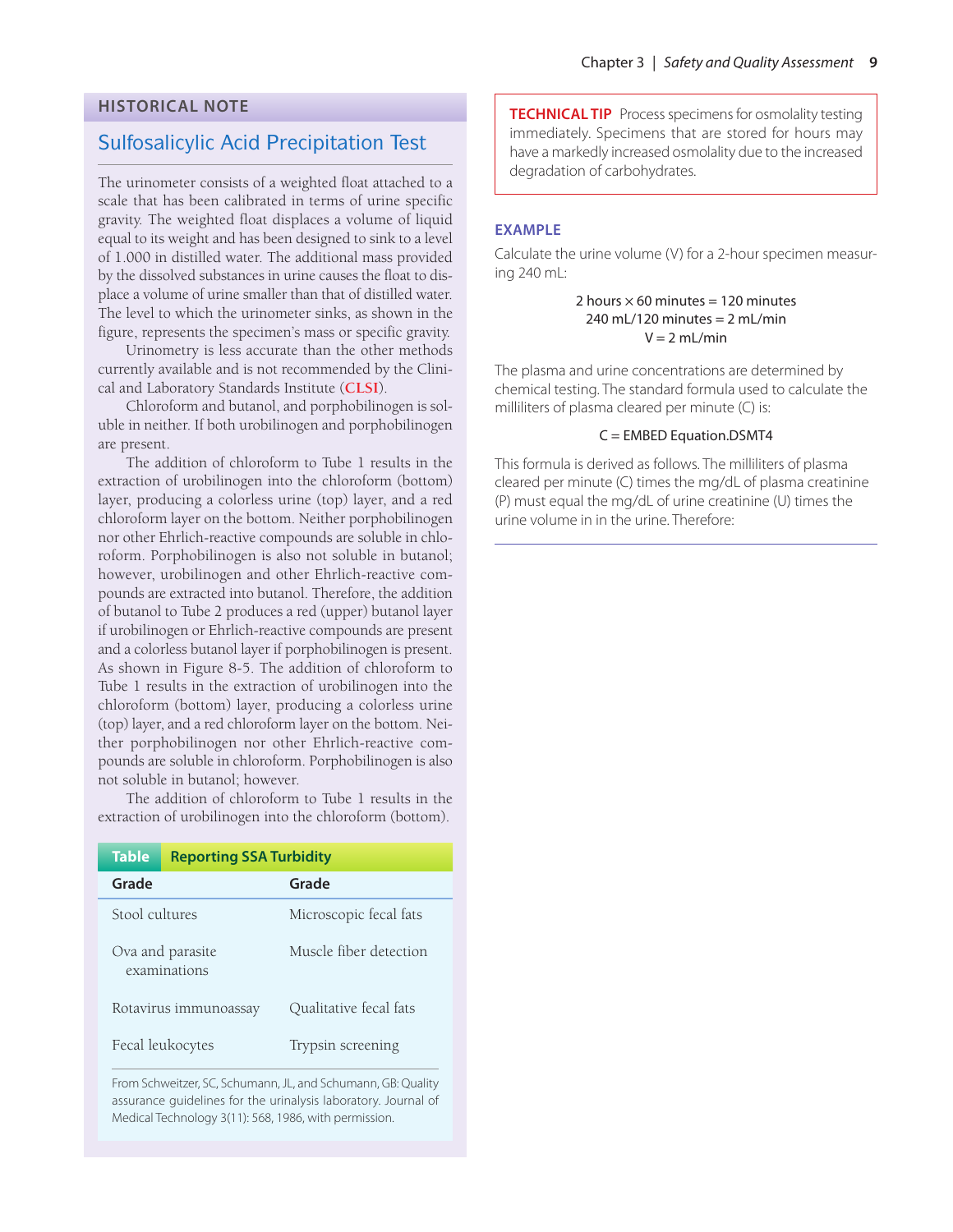# **APPENDIX A**

# Urine and Body Fluid Analysis Automation

# **Urinalysis Automation**

Studies have shown that the major variable in urinalysis testing is the conscientiousness of the laboratory personnel in their timing and interpretations of the color reactions.

## **Semi-Automated Urine Chemistry Analyzers**

Semi-automated urine analyzers test for the chemical components of urine. The instruments read and interpret the reagent strip results consistently, thereby standardizing the interpretation of reagent strip results.

Positive results are flagged to indicate a patient sample that requires additional confirmation testing or microscopic evaluation.

- The semi-automated instrument requires the operator to:
- 1. Dip the reagent strip into a well-mixed urine sample.
- 2. Blot the strip to remove excess urine.
- 3. Place the strip onto the reagent strip platform.
- 4. Press the analyze/enter button.



**Figure A-1** DiaScreen50 semi-automated urine chemistry analyzer. (Image courtesy of U. S. ARKRAY.)

#### *Sysmex UF-1000i*

The Sysmex UF-*1000i* (Sysmex Corporation, Kobe, Japan) uses laser-based flow cytometry that measures forward light scatter, side scatter, fluorescence staining characteristics, and adaptive cluster analysis to identify stained urine sediment particles (Figure A-11).

Positive results are flagged to indicate a patient sample that requires additional confirmation testing or microscopic evaluation.

| <b>SUMMARY 3-4</b>                   | <b>Urine Casts</b>                                                                                                       |
|--------------------------------------|--------------------------------------------------------------------------------------------------------------------------|
| <b>Hyaline</b>                       |                                                                                                                          |
| Appearance:                          | Colorless, homogenous matrix                                                                                             |
| Sources of error:                    | Mucus, fibers, hair, increased<br>lighting                                                                               |
| Reporting:                           | Average number per lpf<br>Complete urinalysis<br>correlations:<br>Protein<br><b>Blood (exercise)</b><br>Color (exercise) |
| Clinical significance:               | Glomerulonephritis<br>Pyelonephritis<br>Chronic renal disease<br>Congestive heart failure<br>Stress and exercise         |
| <b>RBC</b>                           |                                                                                                                          |
| Appearance:                          | Orange-red color, cast matrix<br>containing RBCs                                                                         |
| Sources of error:                    | <b>RBC</b> clumps                                                                                                        |
| Reporting:                           | Average number per lpf                                                                                                   |
| Complete urinalysis<br>correlations: | <b>RBCs</b><br>Blood<br>Protein                                                                                          |
| Clinical significance:               | Glomerulonephritis<br>Strenuous exercise                                                                                 |

Positive results are flagged to indicate a patient sample that requires additional confirmation testing or microscopic evaluation.Positive results are flagged to indicate a patient sample that requires additional confirmation testing or microscopic evaluation.

#### WBC/cmm = average number of cells  $\times$  dilution factor  $\times$  10 9 squares

Semi-automated urine analyzers test for the chemical components of urine. The instruments read and interpret the reagent strip results consistently, thereby standardizing the interpretation of reagent strip results.

Positive results are flagged to indicate a patient sample that